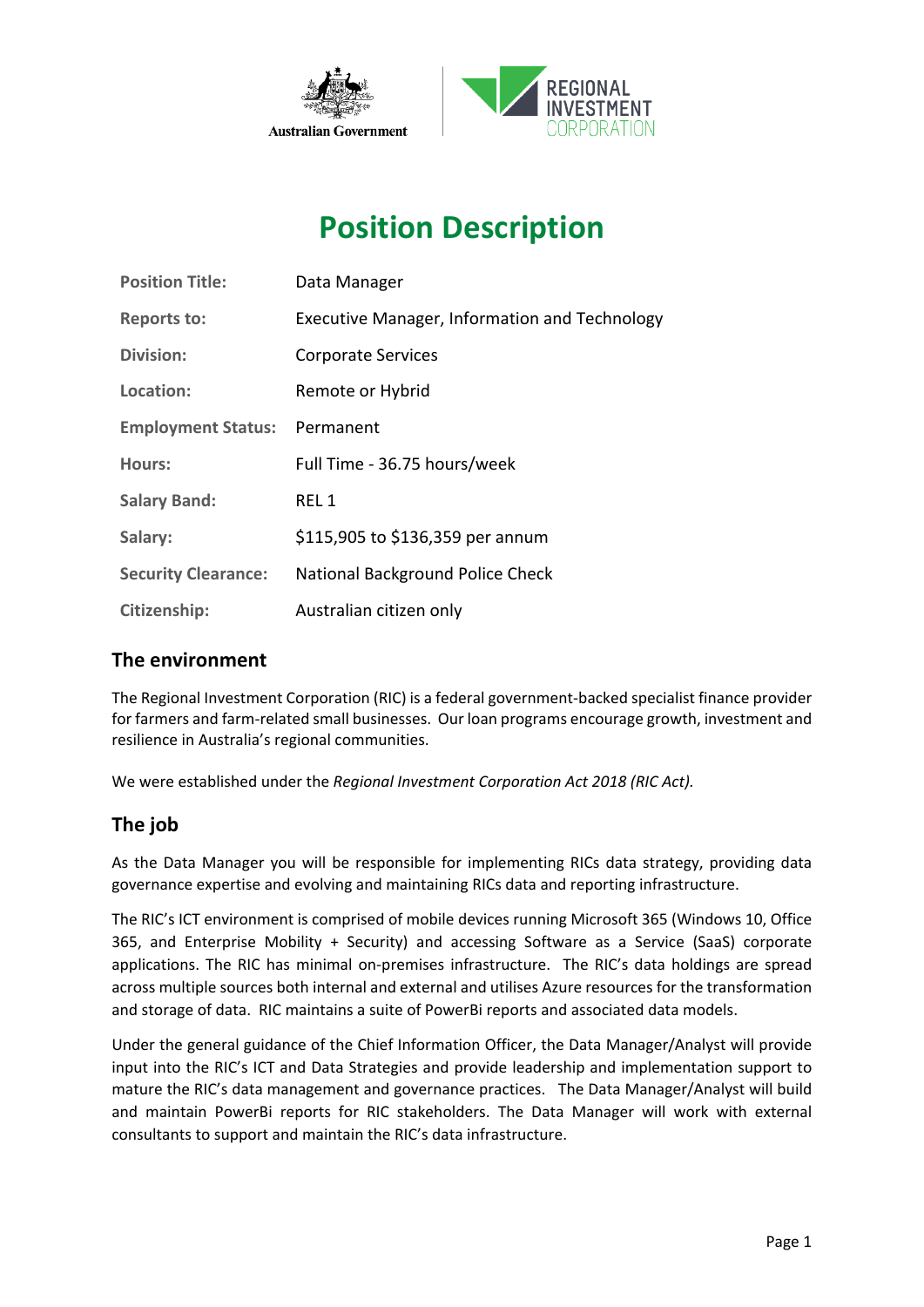You will be responsible for:

- Providing input into the RIC's ICT and data strategies and subsequent implementation
- Leading, championing and progressing the data strategy within the RIC
- Building and maintaining PowerBi reports for RIC stakeholders
- Creating and enforcing policies for effective data management including techniques for quality data collection to ensure adequacy, accuracy and legitimacy of data
- Devising and implementing efficient and secure procedures for data handling and analysis with attention to all technical aspects including establishing policies and procedures for data sharing with upper management, external stakeholders etc.
- Supporting and training others in the daily use of data and reporting systems and ensure adherence to legislative and internal standards
- Analysing business information and raw data to develop strategies, reports, models and dashboards as needed for effective data analysis
- Ensuring data sources, supporting systems and reports are protected from security breaches, unauthorised access and data loss
- Managing, maintaining and extending RICs data infrastructure, warehousing and other data sources
- Supporting new systems implementations through data integration and migration
- Procuring and managing external consultants/contractors and managed service providers to assist the Data Manager in support of RICs data management infrastructure and platforms
- Operating under broad direction and exercising independence
- Other duties as required.

### **Job capabilities**

To be successful in this role, the candidate will have:

- Demonstrated ability to provide strategic business intelligence and data management services that support and achieve the business outcomes of the organisation
- A strong customer service focus
- An ability to make recommendations based on rigorous analysis and investigation
- High-level verbal and written communication skills, with the ability to both communicate technical information in a clear and concise manner
- Outstanding analytical and problem solving capabilities
- Strong stakeholder and vendor management skills
- High attention to detail with the ability to analyse the integrity of data sets and correct errors
- An ability to effectively prioritise work in line with the organisation's objectives.

### **Knowledge and experience**

- Experience in IT service management in the context of centralised reporting service offering
- Experience in ICT procurement and vendor management.
- Experience with Microsoft 365 cloud environments (Windows 10, Office 365, MS Teams and SharePoint)
- Experience developing, maintaining and leveraging Microsoft Data and Business Intelligence tools to inform and drive business activities (including Power BI, Azure Databricks, Azure SQL, Azure Storage, Azure Data Factory, MS SQL Server, MS Excel and MS Access).
- Strong coding ability including excellent knowledge of SQL and Python
- The ability to work as part of a collaborative team.